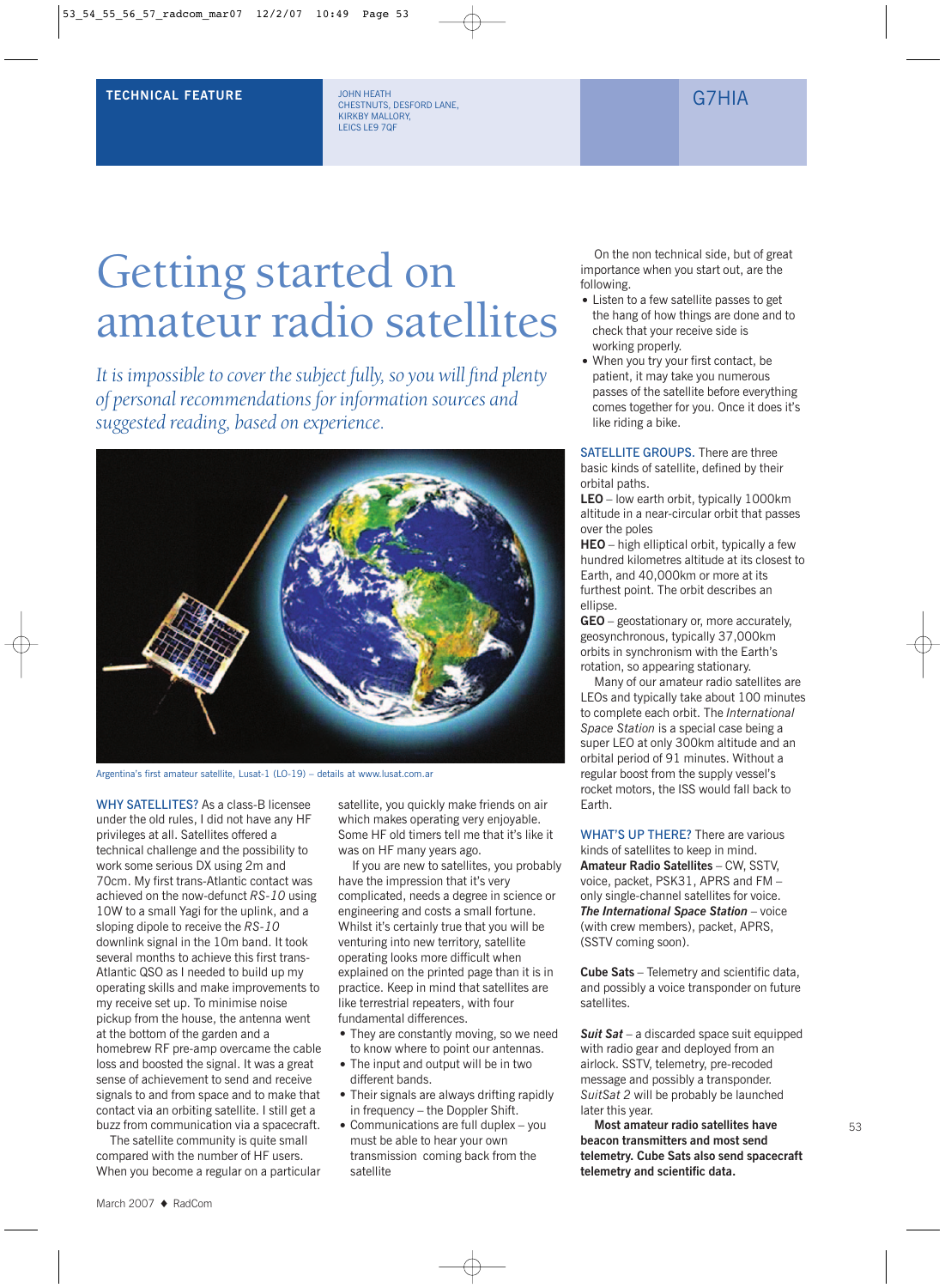#### **TECHNICAL FEATURE**

#### COMMUNICATING VIA SATELLITE. The

principal bands used are 2m and 70cm. FM satellites are generally phone and/or packet. The SSB satellites carry CW, phone, SSTV and PSK31. The newer generation of satellites can operate on various modes and bands, controlled by the ground station. Most satellites have a beacon transmitter which gives the satellite ID and in general, data about the condition of the satellite and its on-board systems. This is called Telemetry and capturing and studying it can become a major interest.

WHAT RADIOS DO I NEED? Whether you intend to operate portable with a handheld, or from a base station, it's essential that you have full duplex capability. That means that you can hear your own signal coming back from the satellite whilst you are transmitting. This feature is *not* available on all dual-band radios. An FM radio will enable you to operate through several satellites, *AO-51*, *SO-50*, *AO-27*. A multi-mode transceiver will give capabilities for the SSB satellites as well: *AO-7*, *FO-29*, *VO-52*. Several modern rigs have true dual-band capability on 2m and 70cm. Rigs with a VHF heritage seem to have good features for satellite operating. If you are planning a portable operation, using a dual-band hand-held radio, your choice will be limited, as duplex capability is not a common feature of hand-helds. The Kenwood TH-D7 with built-in TNC is full duplex and very useful for satellite voice, packet and APRS. Andy Thomas, G0SFJ, has mounted several mini-DXpeditions with a Kenwood and had good results.

Full duplex can be achieved easily of course by using two radios, one for transmit and the other for receive. This may be a cost-effective option and avoids the complication of learning your way around a fully-featured multi-mode. A good receive rig for 70cm and a second-hand 2m rig will get you going and enable you to get some valuable experience before you buy an all-bells-and-whistles radio. This solution is particularly valid for the FM satellites when working portable. The transmit radio on 2m can be set to the uplink frequency, and not adjusted throughout the pass. With 5W to a small hand-held Yagi or quad antenna, it will be easy to access the satellites. Check out the advertisers in *RadCom*; older style singleband 2m FM handhelds can be purchased new for around £80.

#### OPERATING HINTS – FM SATELLITES.

*AO-51* has several operating modes, so you need to know which transponder is on.

#### TABLE 1: **Uplink and downlink frequencies for VO-52.**

| Beacon 1 145.936MHz carrier |              |  |  |  |
|-----------------------------|--------------|--|--|--|
| Rx (MHz) USB                | Tx (MHz) LSB |  |  |  |
| 145.930                     | 435.220      |  |  |  |
| 145.928                     | 435.222      |  |  |  |
| 145.926                     | 435.224      |  |  |  |
| 145.924                     | 435.226      |  |  |  |
| 145.922                     | 435.228      |  |  |  |
| 145.920                     | 435.230      |  |  |  |
| 145.918                     | 435.232      |  |  |  |
| 145.916                     | 435.234      |  |  |  |
| 145.914                     | 435.236      |  |  |  |
| 145.912                     | 435.238      |  |  |  |
| 145.910                     | 435.240      |  |  |  |
| 145.908                     | 435.242      |  |  |  |
| 145.906                     | 435.244      |  |  |  |
| 145.904                     | 435.246      |  |  |  |
| 145.902                     | 435.248      |  |  |  |
| 145.900                     | 435.250      |  |  |  |
| 145.898                     | 435.252      |  |  |  |
| 145.896                     | 435.254      |  |  |  |
| 145.894                     | 435.256      |  |  |  |
| 145.892                     | 435.258      |  |  |  |
| 145.890                     | 435.260      |  |  |  |
| 145.888                     | 435.262      |  |  |  |
| 145.886                     | 435.264      |  |  |  |
| 145.884                     | 435.266      |  |  |  |
| 145.882                     | 435.268      |  |  |  |
| 145.880                     | 435.270      |  |  |  |
| 145.878                     | 435.272      |  |  |  |
| 145.876                     | 435.274      |  |  |  |
| 145.874                     | 435.276      |  |  |  |
| 145.872                     | 435.278      |  |  |  |
| 145.870                     | 435.280      |  |  |  |
| At zero Doppler Shift       |              |  |  |  |

Check the operating schedule on the AMSAT NA website. *SO-50* needs a 67.0Hz CTCSS tone in your transmission to access the satellite. One of the commonest causes of frustration for beginners is the wrong use of the squelch. Keep it fully open, the satellite signal may not be strong enough to open it for you. Use an earpiece or phones, thus preventing you from creating a feedback loop out into space and back. It also makes operating easier. Use a recording device of some sort for logging. On busy single-channel FM satellites, make one or two short contacts then leave the channel for others. With only a  $10 - 15$  minute operating window, it's antisocial to dominate the satellite. During weekends, the satellites carry a lot of traffic. When starting out, choose satellite passes where mainland Europe is not in the footprint. I have had some very enjoyable contacts with GM and LA under these quieter conditions. Try working the satellite late at night or weekdays during the daytime.

#### OPERATING HINTS – SSB SATELLITES.

*AO-7*, *FO-29* and *VO-52* all use SSB and have a pass-band covering several kilohertz. By convention, the lower onethird of the band is used for CW and data modes, leaving the remainder for voice and

other analogue modes. Looking at the frequencies for *VO-52*, the uplink band is 435.220 – 435.280MHz and the corresponding downlink is 145.930 – 145.870MHz (see **Table 1**). The convention on SSB satellites is to receive on USB and transmit on LSB.

DEALING WITH DOPPLER. The Doppler Effect is usually illustrated by referring to the change in tone of the siren as a police car speeds by. As the vehicle approaches, its speed shortens the wavelength of the signal, so the note seems high. As it goes away the speed of the vehicle increases the wavelength and the note becomes lower. The magnitude of the effect depends on the speed of the vehicle relative to the observer, and the frequency of the signal. The orbital speed of satellites is such that Doppler Shift is very marked, creating the effect of a constantly drifting signal. This affects the signal we receive from the satellite, *and* the signal we send to the satellite. During a contact, we will be adjusting transmit, and receive frequencies constantly by small increments so that we keep our contact on frequency. With a bit of practice this can easily be done manually. With radios that have CAT computer ports, the control can be done by computer and the satellite tracking program. A satellite that orbits at 1000km altitude will be about 1000km away when it passes overhead. On the other hand, the same satellite, if it's near the horizon, will be around 4,000km. If it's that much further away, its speed will appear to be much less; think of an express train viewed in the distance compared with one passing you on the platform. It's all about speed relative to observer. Use this to advantage by practising on low-elevation passes where the effect of Doppler Shift will be less.

With a bit more room to spare on SSB satellites, it's possible to find a quiet spot near the top end of the band and try a few test transmissions. Wear headphones for satellite operating, it makes life easier and avoids creating feedback to the satellite. Whistle [your call sign] and say "Test, test", is perfectly acceptable and can go in the log as a test transmission. This is very useful way to practise operating and staying on frequency. A useful trick is to set the transceiver and receiver to CW and send a few dots, rather than whistle. On my FT-847, I have a footswitch plugged into the key jack. A brief press on the switch gives me a nice CW note to tune up with. Switch to sideband and follow up with your call sign to give that final adjustment.

Table 1 is useful when working the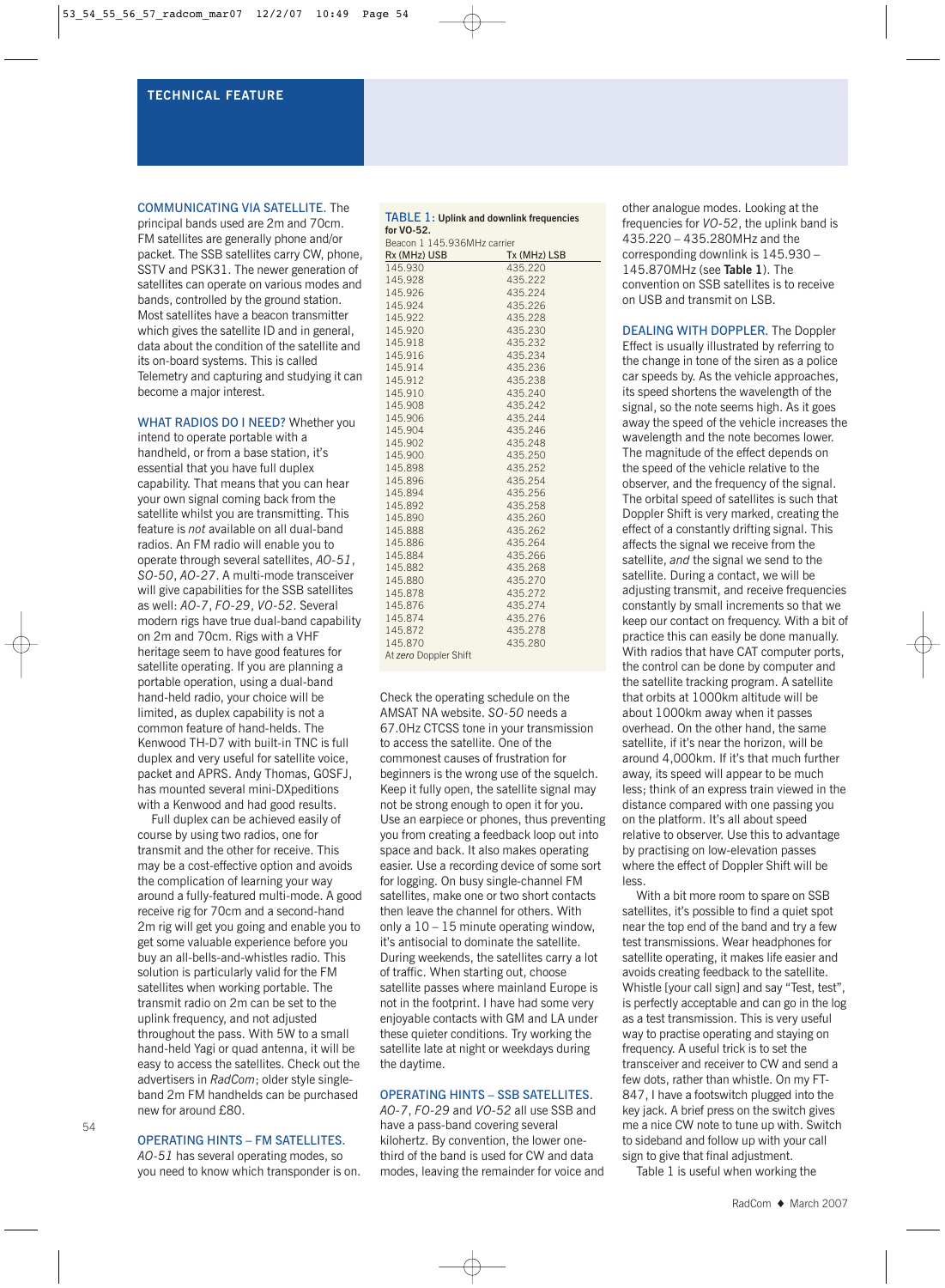| TABLE 2: Memory settings for AO-51. |                |            |         |  |
|-------------------------------------|----------------|------------|---------|--|
|                                     | Memory         | <b>R</b> x | Tx      |  |
| AOS                                 |                | 145.890    | 435.250 |  |
|                                     | $\mathfrak{D}$ | 145.885    | 453.275 |  |
| <b>TCA</b>                          | 3              | 145.880    | 435.300 |  |
|                                     | 4              | 145.875    | 435.305 |  |
| LOS                                 | 5              | 145.870    | 435.310 |  |
| $AOS = Acquisition of signal$       |                |            |         |  |
| $TCA = Time of closest approach$    |                |            |         |  |
| $LOS = Loss of signal$              |                |            |         |  |

satellite; we can quickly see that if we are listening on 145.900MHz we will need to transmit on roughly 435.250MHz. I say roughly, because the table is constructed at zero Doppler Shift. A few test calls and small frequency adjustments should get you on frequency quickly. Draw up a table for all of the satellites you want to work through. Satellite operators are very tolerant, welcome newcomers and expect a few mistakes, we were all beginners once. You can do your bit by following these suggestions. Please don't whistle like crazy whilst whizzing your transmit frequency up and down the pass-band trying to hear something. It's very antisocial and will trample over other people's contacts. Use the table, pick low-elevation passes for practice and try at less-busy times.

For FM satellites *SO-50* and *AO-51*, Doppler correction is much more straightforward. Since the signal is FM, the onboard receiver's pass-band is wide enough to compensate for Doppler Shift, and the frequency could be set to the nominal frequency for the satellite and not adjusted for Doppler Shift. For the receive frequency, you could program some

memories with 5kHz steps. As the satellite comes over the horizon, it will be higher in frequency so the steps might look like this: +10kHz, +5kHz, Nominal Frequency, -5kHz, -10kHz, satellite out of range. When operating, it's a simple matter to click through the memories during the pass to keep a good receive signal.

**Table 2** shows the memories for both uplink and downlink.

ANTENNAS AND FEEDERS. A frequentlyasked question is 'What antennas do I need for a home station?'. Here are some hints and tips based on my own operating experience, and from fellow enthusiasts. One of the best pieces of advice is to put money and effort into the receive part of your satellite ground station. It will pay off handsomely.

The main frequencies in use for the Satellite Service are:

144 – 146MHz, ground stations and satellites

435 – 438MHz, ground stations and satellites

1260 – 1270MHz, Earth to Space only 2400 – 2450MHz, ground stations and satellites

Several satellites, either in orbit or in the planning/building stages, will carry experimental payloads using higher frequencies. See 'Web Search' at the end of this article for URL's that give full details.

The ground station system should be looked at as a whole, not just the antenna. Careful consideration is needed to decide on the most suitable feeder and



Homebrew 2m/70cm Yagi by G6LVB.

Antennas at G7HIA.

connectors. If you anticipate having long runs of feeder cable, you will need to make some estimates of signal losses. Here are some typical loss figures for 30m of cable expressed as attenuation in dB.

|                                   | Loss at | Loss at                |  |  |
|-----------------------------------|---------|------------------------|--|--|
| Cable                             |         | 100MHz(dB) 1000MHz(dB) |  |  |
| RG-213                            | 2.26    | 8.0                    |  |  |
| Westflex 103 0.85                 |         | 2.7                    |  |  |
| EchoFlex $15$ 0.28                |         | 2.9                    |  |  |
| (Source: RSGB Radio Communication |         |                        |  |  |
| Handbook 8th Edition, Appendix A) |         |                        |  |  |

The transmit side is seldom a consideration. Modern rigs have plenty of power available at 146 and 436MHz so a few dB cable loss can easily be made up by increasing the transmit power. Also in our favour, receivers on the satellites are very sensitive, so just a few watts to a small beam antenna will produce plenty of contacts.

Feeder loss is particularly important on the receive side as the relatively weak signal from the satellite will be attenuated in the feeder leaving you with a very little signal at the shack, and consequently a very poor signal-to-noise ratio. The practical consequence of this is that stations are difficult to hear and what would have been a pleasant contact with a 56 signal report is spoiled. If you have >30m feeder runs, you will probably need to install a masthead preamplifier (see below).

Use good quality connectors. N-type is preferred as it is low-loss, mechanically strong and, if fitted carefully, is watertight. Take extra time and attention to fit connectors very neatly, spreading out the braid evenly and taking care to cut everything to the recommended lengths. A well set-up system will last 10 years or more. For receive-only applications, lowloss satellite TV cable saves cost and performs very well.

Combined azimuth and elevation control for the antennas is far from

March 2007 ♦ RadCom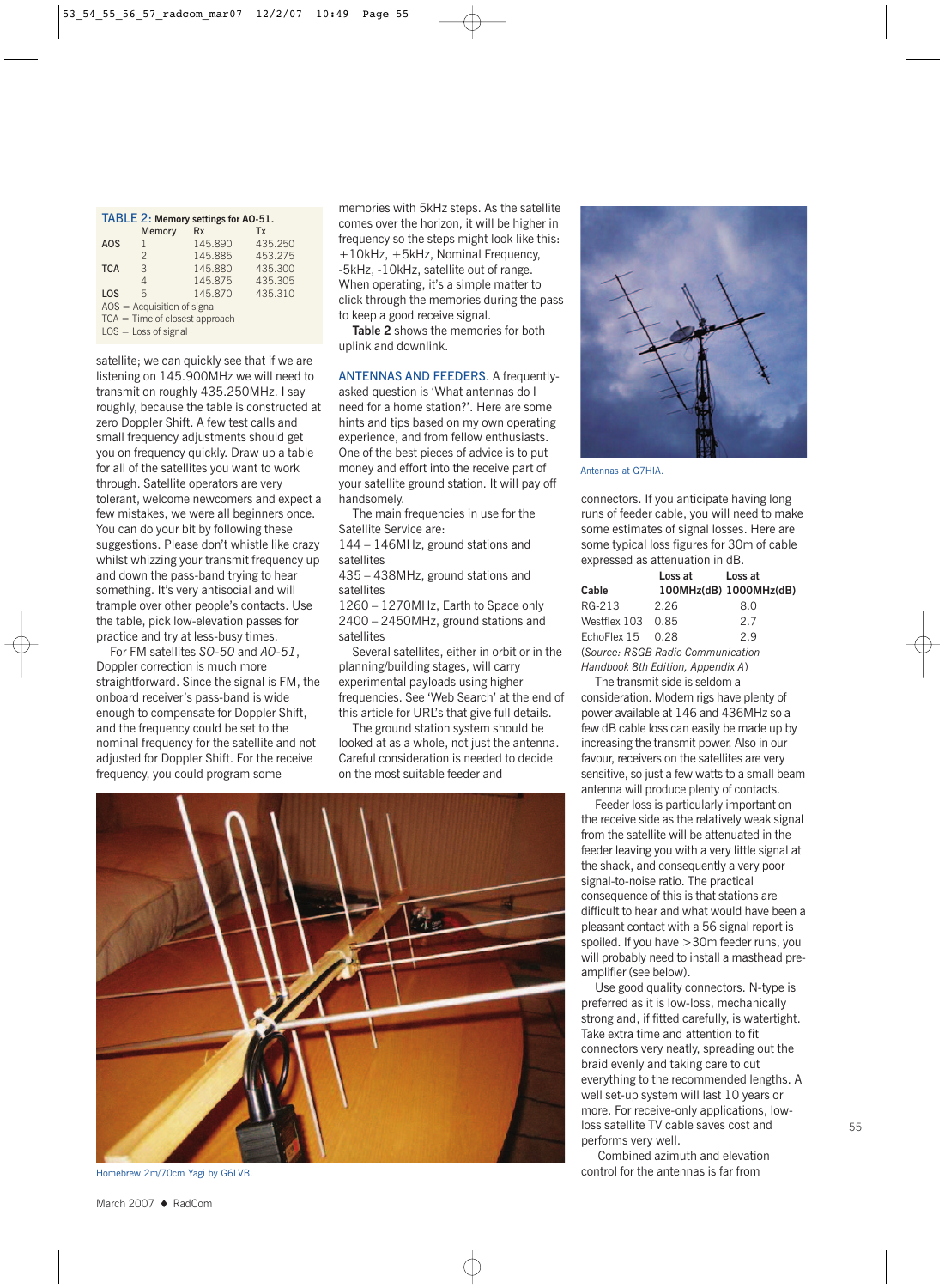#### **TECHNICAL FEATURE**

essential; you will be able to do some space radio with simple fixed verticals, but results will be much better with small beam antennas that can be rotated in azimuth. Tilt the antennas so that they point upwards by about 15°, and you will be able to work all but the highest-elevation satellite passes.

Recently, I checked 100 consecutive passes of *AO-51* from my home.

34% did not rise more than 10° above the horizon. 42% were between 10° and 30°. Only 8% were above 70°. Keep in mind that the best DX is available when satellites are low to the horizon. The situation will be different when the HEO satellites – AMSAT NA's *Eagle* and AMSAT DL's P3E – are in orbit. For these satellites, some elevation capability will be an advantage.

Avoid very high-gain antennas as used by terrestrial DXers. The high-gain figures are attractive, but this comes with a correspondingly large antenna and narrow beamwidth. A narrow beamwidth antenna must track the satellite very accurately across the sky, otherwise the signal will be lost. Smaller, lower-gain antennas have benefits. A four-element cubical quad, or a quagi, is easy to make, will have about 10dB of gain and can be used with a lowcost TV aerial rotator costing about £40.

If using masthead pre-amplifiers on 2m and 70cm, don't pay a lot of money for amplifiers with very high gain figures. You only need enough gain to offset losses in your coax feeder and improve the system noise figure. If static doesn't fry the first device in the pre-amp then it's almost certain that at some stage you will accidentally send RF up the wrong feedline. Simple pre-amplifiers, in which you can replace the front end device yourself, are ideal.

A problem often faced by satellite newcomers is receiver desensitisation (commonly called 'desense').

Here is what happens. When working satellites, we are using full duplex. We can hear our own signal coming back from the satellite while transmitting. For some satellites – *FO-29* is a good example – the uplink frequency (our transmit ) is in the band 145.900MHz – 146.000MHz. The signal received from the satellite is between 435.800 – 435.900MHz. The third harmonic from our transmitter will be at 3 x

145.950MHz, ie 437.875MHz. With, say, 20W to a beam which is in close proximity to our receive



Texas Potato Masher

antenna its easy to see that even with a third harmonic at -60dB the sensitive front-end of the receiver can easily be overloaded, making it very difficult to copy the signal from the satellite. De-sense can affect pre-amps as well as receivers. There are several remedies, some or all of which may be needed and will require some trial and error as the circumstances of each station will be different.

The first, and simplest, is to reduce your transmitter power. Satellite operators are often guilty of running more power than necessary. Secondly, try increasing the separation between the transmit and receive antennas. If an even more robust solution is needed, there are several good designs for small cavity filters made with copper tube and N-connectors. If you have workshop skills, these will give a good rejection figure.

An even simpler solution uses coax cable stubs as filters, with the simplest method of all being to use a commercial duplexer (diplexer) at the antenna. The Common port is connected to the 70cm receive antenna. The 2m port is terminated with a 50Ω load. The 70cm port goes to a



**Figure 1**: Desensitisation filter using a diplexer.

pre-amplifier or to the shack. This is fully explained on the AMSAT NA website together with the diagram shown in **Figure 1**; the COMET CF-416C duplexer is said to work well. Duplexers are not waterproof, so you will need to arrange some sort of cover or box.

Text books recommend circular polarisation for space communications as it helps to reduce fading caused by reflections. Many of the satellites have transmit antennas which produce circular polarisation. Having the corresponding circular polarisation at

the ground station is the ideal to aim for, but it's not essential. Most of the stations I work on the satellites are using linearlypolarised antennas. If you do use circular polarisation, make sure your antenna is compatible with the satellite – right hand (RHCP) or left hand (LHCP) – otherwise you could have 60dB of loss. For transmitting to the satellite, and receiving the downlink, circular polarisation is generally used at the higher frequencies of 1.2GHz, 2.4GHz and upwards. Take care with RHCP and LHCP when making dish feeds. The polarisation of the signal reflected from the dish will be the mirror image of the incoming signal.

You can homebrew some great antennas for satellite working. Quads, Yagis and quagis for 2m and 70cm are easy to make and are reproducible. A simple twoelement quad for 436MHz made with thick wire will receive the downlink from a whole range of satellites. Helical antennas and patch antenna are good for 1.2GHz and 2.4GHz and there are plenty of good homebrew designs around.

Put any of the following call signs into your browser to find good practical designs

that have been tested on antenna ranges or live on satellites: G6LVB, K5OE, W0LMD, G3RUH.

G6LVB's site has a very good construction article for building a hand-held dual-band Yagi designed for working the FM satellites with a 5W hand-held transceiver (final product shown in the photograph).

K5OE's site has some easy-build 'Texas Potato Masher' designs based on PVC pipe (see the photograph).

Other interesting antenna construction sites include WA5VJB and VE3CVG. Check out the design frequencies for the antennas on these sites. Many of the Yagi designs are optimised for terrestrial DX at 432MHz. For satellite use, a design frequency of 436MHz is best. Quads are less frequency-critical. For